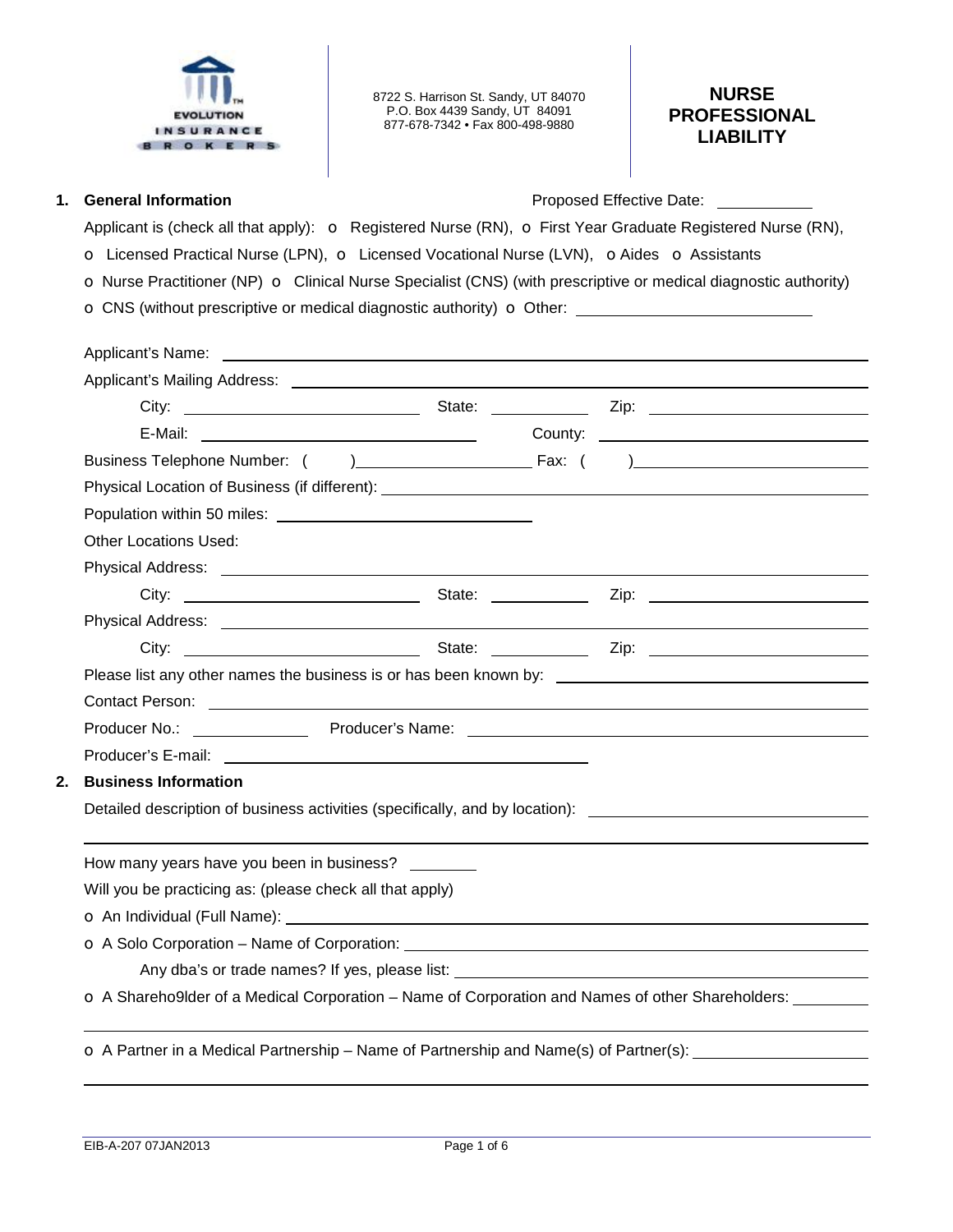| $\bullet$ A Professional Association – Name of Professional and Names of Associates: |  |
|--------------------------------------------------------------------------------------|--|
|--------------------------------------------------------------------------------------|--|

| $HMO$ :                                                                                                                                                            |  |
|--------------------------------------------------------------------------------------------------------------------------------------------------------------------|--|
| o An Independent Contractor – Name of Individual, Corporation or Partnership with whom you contract:                                                               |  |
| <b>o</b> Sharing office space and/or expenses only – Names of Associates: <u>entitled</u> and the Sharing office space and/or expenses only – Names of Associates: |  |

o An Employer – Name of Employer ( Please specify if employed by an Individual, Corporation, Partnership, IPA,

Are you practicing as part of any affiliation not noted in question 4? If yes, please explain:

Do you employ, contract with or supervise any other healthcare providers? **O** Yes **o** No

If yes, please explain:

Name of licensed physician with whom you collaborate.

If not, please indicate your referral relationships.

Annual Payroll: \$

Does your company have within its staff of employees, a position whose job description deals with product liability, loss control, safety inspections, engineering, consulting, or other professional consultation advisory services? **o** Yes **o** No.

If yes, please tell us:

Employee Name: E-Mail: Business Telephone No.: ( )

Fax: ( ) Years with Company:

Employee's Responsibilities:

# **3. Insurance History**

Who is your current insurance carrier (or your last if no current provider)? \_\_\_\_\_

Provide name(s) for all insurance companies that have provided Applicant insurance for the last three years:

|                        | Coverage: | Coverage: | Coverage: |
|------------------------|-----------|-----------|-----------|
| <b>Company Name</b>    |           |           |           |
| <b>Expiration Date</b> |           |           |           |
| <b>Annual Premium</b>  | Ψ         | Φ         | Φ         |
| <b>Coverage Limits</b> |           |           |           |

If you carry malpractice insurance, where does it cover your work?

o Home Births o Hospital o Clinics

Has any insurance carrier ever declined, surcharged, rated-up, restricted, cancelled or refused to renew your medical malpractice insurance? **o** Yes **o** No

If yes, please explain: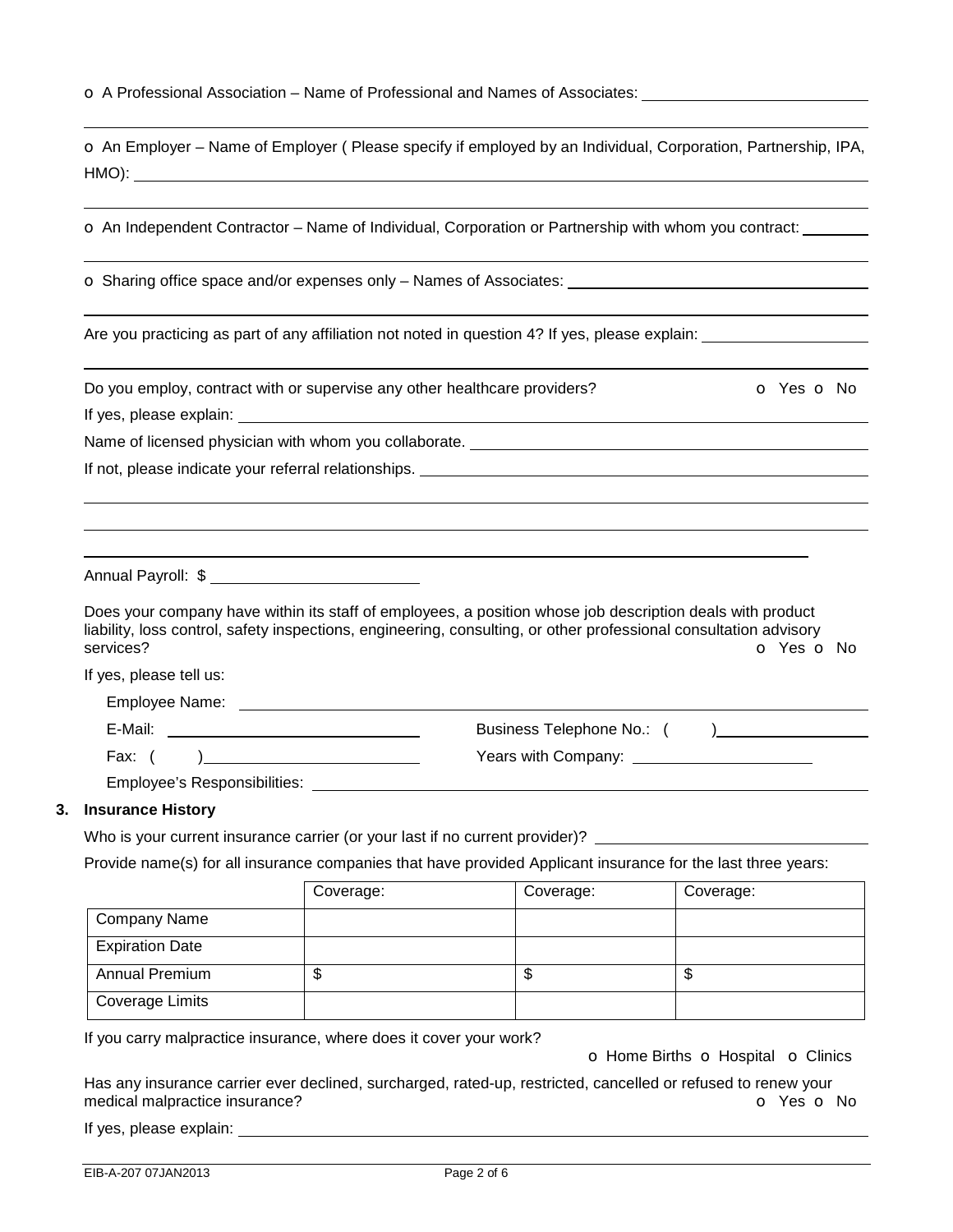Has the Applicant or any predecessor or related person or entity ever had a malpractice claim, suit or incident? o Yes o No

Attach a five year loss/claims history, including details. (REQUIRED)

Have you had any incident, event, occurrence, loss, or Wrongful Act which might give rise to a Claim covered by this Policy, prior to the inception of this Policy? **o** Yes **o** No If yes, please explain:

Has the Applicant, or anyone on the Applicant's behalf, attempted to place this risk in standard markets?

o Yes o No

If the standard markets are declining placement, please explain why: \_\_\_\_\_\_\_\_\_\_\_

# **4. Desired Insurance**

**Limit of Liability:** 

- o \$100,000 per accident / \$300,000 aggregate
- o \$200,000 per accident / \$300,000 aggregate
- o \$250,000 per accident / \$500,000 aggregate
- o \$250,000 per accident / \$1,000,000 aggregate
- o Other:

**Self-Insured Retention (SIR):** o \$1,000 (Minimum) o \$1,500 o \$2,500 o \$5,000 o \$10,000

# **5. Business Activities**

A. Professional Designation

o Adult, o Behavioral/Mental Health, o Community Health, o Cosmetic Procedures, o Critical Care/ICU o Critical Care, o Emergency Room, o Family Practice, o Family Planning, o Gerontology, o Gynecology, o Home Health Care, o Hospice, o Hospital, o Long Term Care, o Maternal & Child, o Medical – Surgical o Midwifery, o Neonatology, o Nursing Home, o Obstetrics Labor and Delivery, o Oncology, o Pediatric, o Primary Care, o Psychiatric, o Urgent Care, o Women's Healthcare o Other

B. Describe in detail the regular operations and services you provide:

C. Average/est. # of patient visits per week: D. Average/est. # of hours worked per week:

State license/certification: Primary state: Lic.# Lic.#

Dt. Issued: Temp. exp date:

Other States Licensed: \_\_\_\_\_\_

List states, number and date

DEA Number:

E. Person providing accounting and tax services:

a. Name: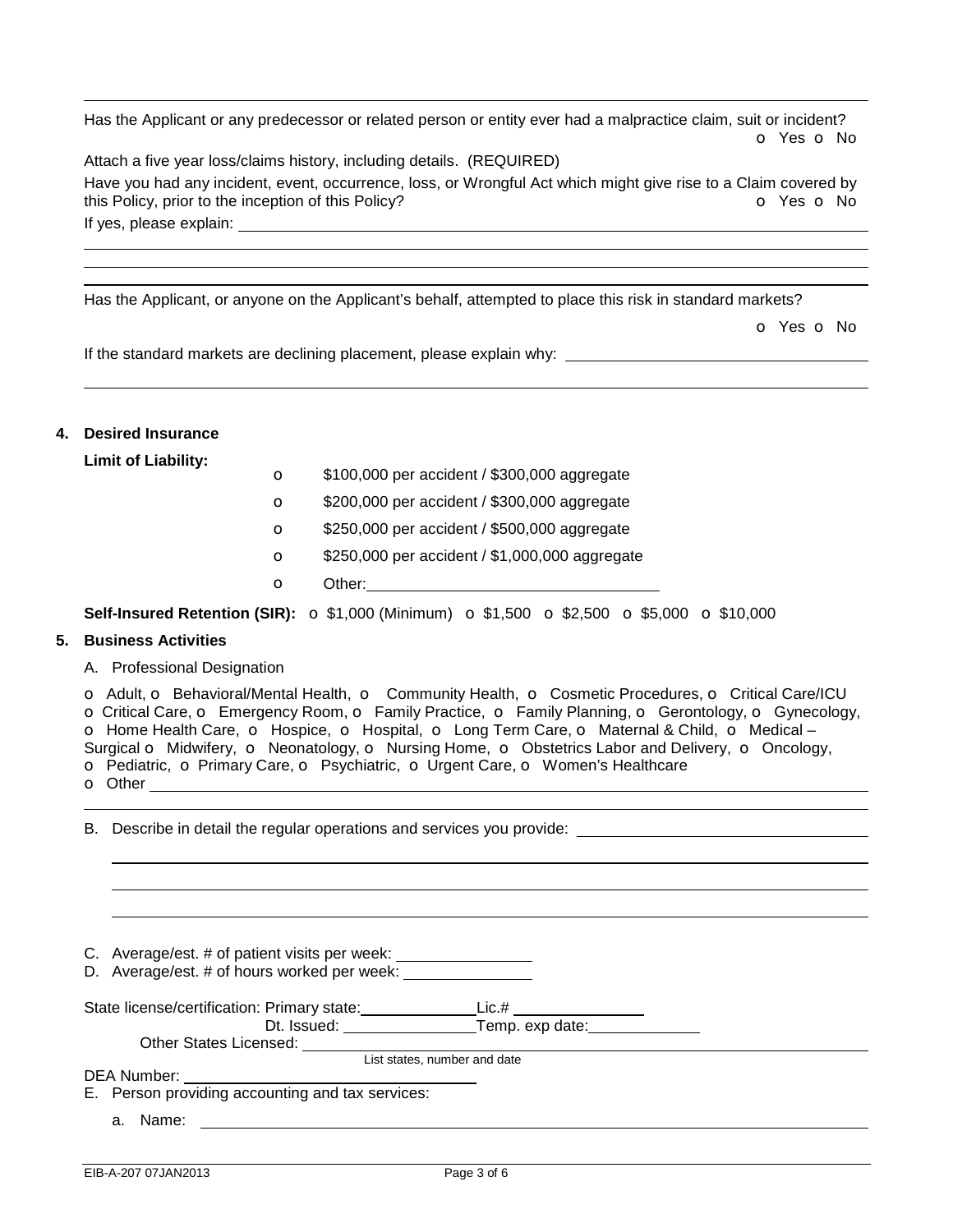- b. Address:
- F. Are you seeking:

- a. Insurance to cover work done exclusively by you? **o** Yes **o** No
- b. Insurance to cover work done by others under your direction? **O** Yes **O** No
- c. Insurance to cover the actions of individuals on your payroll?  $\bullet$  Yes  $\bullet$  No
- G. Employee breakdown (if applicable)—please enter the number of:

|                                     | Full-Time | Part-Time |
|-------------------------------------|-----------|-----------|
| <b>Operational Staff</b>            |           |           |
| Non-Operational employees (drivers, |           |           |
| collectors, supervisors, etc.)      |           |           |

H. List all Hospitals (name and location) where you have or are applying for staff privileges.

| L. | Have you ever applied for admitting privileges and been turned down?<br>Please attach a copy of risk criteria.    | O Yes O No                             |
|----|-------------------------------------------------------------------------------------------------------------------|----------------------------------------|
| Κ. | Do you have transfer agreements with any hospitals?<br>If yes, please identify:                                   | <b>O</b> Yes <b>O</b> No               |
| L. | Do you have a physician write orders?<br>M. Do you have prescriptive privileges?<br>N. Do you supervise students? | O Yes O No<br>O Yes O No<br>O Yes O No |

# **4. Medical Training/Education**

### Please include a current copy of your curriculum vitae (CV) and a copy of your practitioner/associate certificate.

Attaching a CV does not preclude the need to fully complete this application.

| Institution/Program: |                              |            |                 |          |
|----------------------|------------------------------|------------|-----------------|----------|
|                      | NAME OF INSTITUTION          | CITY/STATE | <b>COUNTRY</b>  |          |
|                      |                              |            | From:           | To:      |
|                      | <b>DEGREE /CERTIFICATION</b> |            | <b>MONTH/YR</b> | MONTH/YR |
| Other:               |                              |            |                 |          |
|                      | NAME OF INSTITUTION          | CITY/STATE | <b>COUNTRY</b>  |          |
|                      |                              |            | From:           | To:      |
|                      | DEGREE /CERTIFICATION        |            | <b>MONTH/YR</b> | MONTH/YR |

# **5. Practice Information**

A. Where have you practiced your profession since completion of your formal training? (Include military or any public service organization.) **Please account for all time since training. Please explain any gaps in your education or profession practice history.** 

| Name of Employer | <b>City</b> | <b>State</b> | From: Mnth/Yr | To: Mnth/Yr |
|------------------|-------------|--------------|---------------|-------------|
|                  |             |              |               |             |
|                  |             |              |               |             |
|                  |             |              |               |             |
|                  |             |              |               |             |
|                  |             |              |               |             |
|                  |             |              |               |             |
|                  |             |              |               |             |
|                  |             |              |               |             |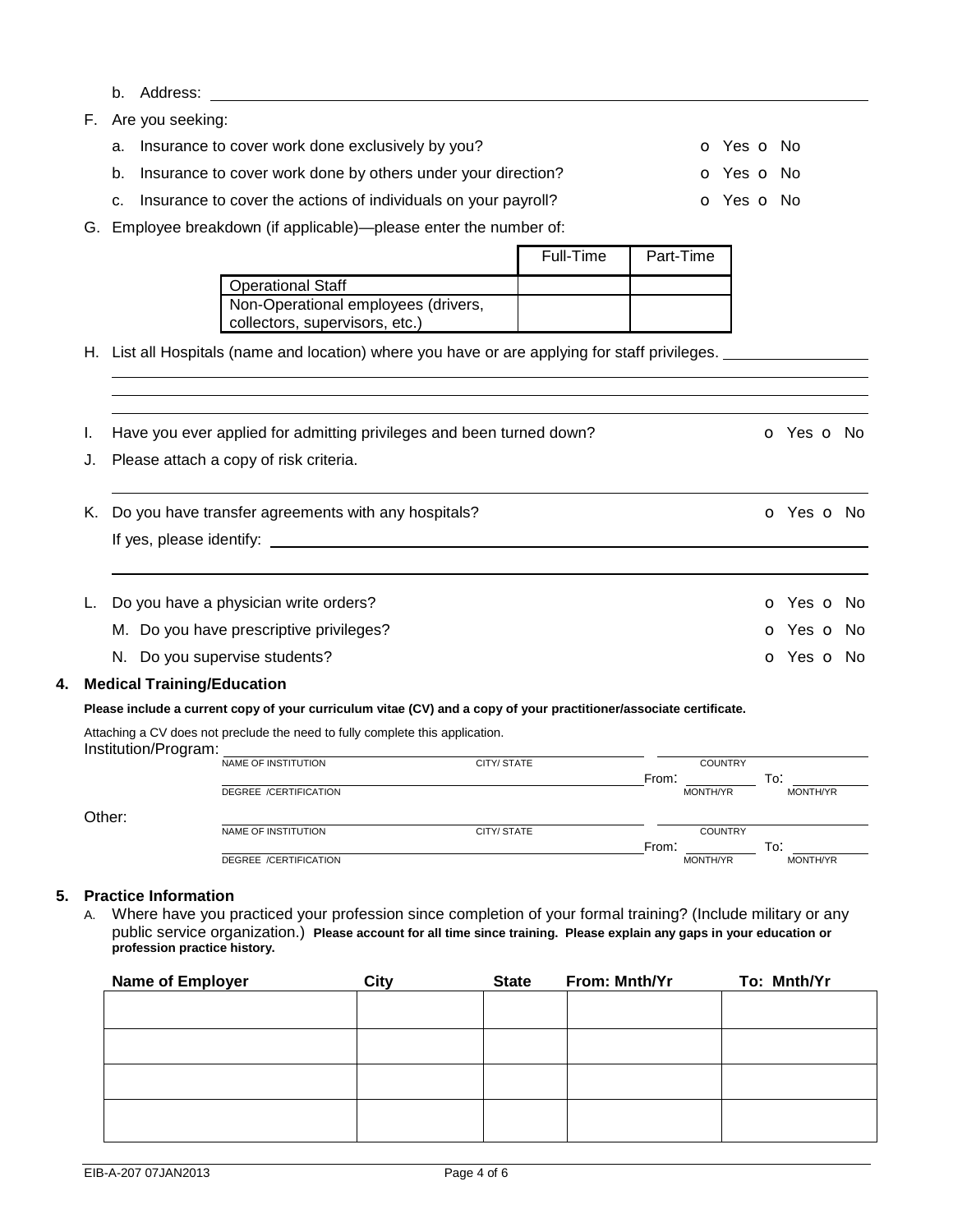# **6. Additional Underwriting Information**

# **If not applicable, please note with a N/A.**

| А. |    | Have you ever:                                                                                                                                                                 |                          |
|----|----|--------------------------------------------------------------------------------------------------------------------------------------------------------------------------------|--------------------------|
|    | 1. | been convicted of a crime other than a traffic violation?                                                                                                                      | <b>o</b> Yes <b>o</b> No |
|    | 2. | suffered from or been treated for substance abuse, mental illness or serious health or physical condition?                                                                     |                          |
|    |    |                                                                                                                                                                                | <b>o</b> Yes <b>o</b> No |
|    | 3. | had a complaint filed against you with an State Regulatory Board?                                                                                                              | <b>o</b> Yes <b>o</b> No |
|    | 4. | had any professional license/permit or narcotics license investigated, suspended, revoked, restricted or<br>placed on probation?                                               | o Yes o No               |
|    | 5. | been warned about your performance or placed on any type of probation during your training?                                                                                    |                          |
|    |    |                                                                                                                                                                                | O Yes O No               |
|    |    | If you answered yes to any of the above, please explain:<br><u> 1980 - Jan Stein Harry Harry Harry Harry Harry Harry Harry Harry Harry Harry Harry Harry Harry Harry Harry</u> |                          |
|    |    |                                                                                                                                                                                |                          |
|    |    |                                                                                                                                                                                |                          |
|    |    |                                                                                                                                                                                |                          |
|    |    |                                                                                                                                                                                |                          |
| В. |    | Does your practice comply in every way with the rules, regulations, guidelines and standard as set forth by<br>your State Regulatory Board?                                    | O Yes O No               |
|    |    | C. Do you elicit record and evaluate a health, psychosocial and developmental history of the patient?                                                                          |                          |
|    |    |                                                                                                                                                                                | <b>o</b> Yes <b>o</b> No |
|    |    | D. Do you perform a physical examination?                                                                                                                                      | <b>O</b> Yes <b>O</b> No |
| Е. |    | Briefly describe techniques and instrument used: _______________________________                                                                                               |                          |
|    |    |                                                                                                                                                                                |                          |
| F. |    | Do you order or perform appropriate diagnostic tests?                                                                                                                          | <b>o</b> Yes <b>o</b> No |
| G. |    | Do you discriminate between normal and abnormal findings on the history, physical examination, diagnostic<br>tests, initiate referral and consolation when appropriate?        | o Yes o No               |
|    |    | H. Do you regulate or adjust medications and treatment as prescribed or authorized by a licensed physician?                                                                    |                          |
|    |    |                                                                                                                                                                                | O Yes O No               |
|    |    | Describe any other procedures, treatments, or duties you perform:                                                                                                              |                          |
|    |    |                                                                                                                                                                                |                          |
|    |    |                                                                                                                                                                                |                          |
| J. |    | Do you have any medical-related duties or practice activities that are insured elsewhere or for which you do                                                                   |                          |
|    |    |                                                                                                                                                                                |                          |
| Κ. |    | Do you provide weight loss treatment or diet therapy?                                                                                                                          | O Yes O No               |
| L. |    | Do you provide healthcare services to correctional facilities?                                                                                                                 | o Yes o No               |

## **REPRESENTATIONS AND WARRANTIES**

The "Applicant" is the party to be named as the "Insured" in any insuring contract if issued. By signing this Application, the Applicant for insurance hereby represents and warrants that the information provided in the Application, together with all supplemental information and documents provided in conjunction with the Application, is true, correct, inclusive of all relevant and material information necessary for the Insurer to accurately and completely assess the Application, and is not misleading